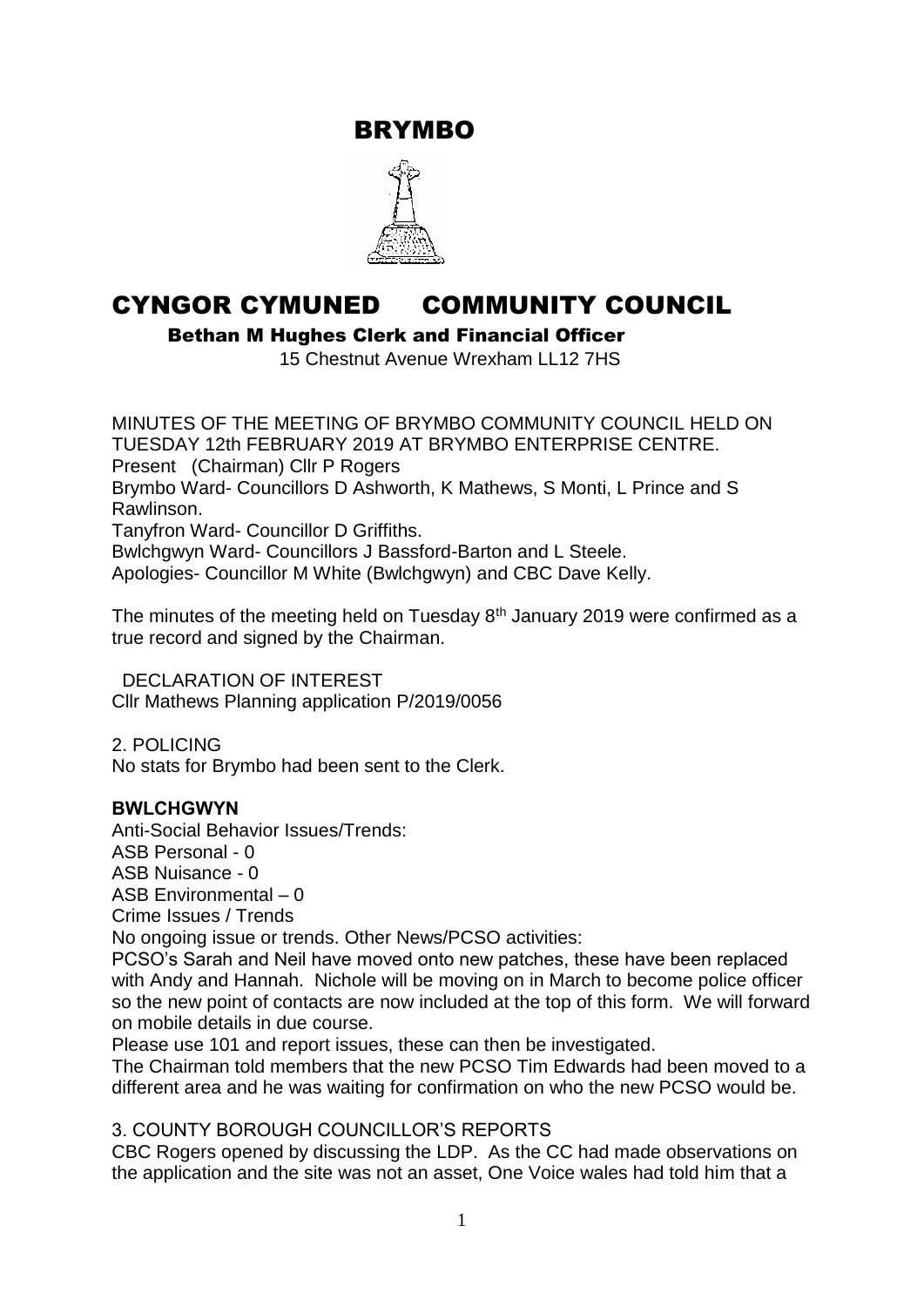claim on the CC's insurance could not be made. However, under the power of wellbeing they advised him that the CC could fund legal representation. Cllr Ashworth proposed and Cllr Steele seconded that figures be made available for funding a barrister and if acceptable the CC would fund it. A vote was taken. All were in favour. CBC Rogers said that an issue had been brought to his attention regarding flooding at St Mary's Church in Brymbo. He said that it was not BCC land the CC would not be liable for it. He had suggested to members of the Church that a donation request be made to the CC to help with the cost. He said that the CC needed to put pressure on the Church in Wales to see exactly what the issue was in order for it to be rectified.

CBC Kelly had sent his apologies and had circulated an e-mail from WCBC regarding the planning application on the Flash. The Clerk had circulated this prior to the meeting.

4. ROADS No further information.

5. BUS SHELTER SERVICES AND STOPS No further information.

6. PLAYING FIELDS AND PLAYGROUNDS No further information.

# 7. FOOTPATHS/LIGHTING

CBC Rogers said that WCBC's lights were being replaced by Jones Lighting and he had received confirmation that the Brymbo upgrade would be next.

#### 8. WAR MEMORIAL

Cllr Steele said that the Bwlchgwyn War memorial had been damaged as a result of a traffic accident. The Clerk would pass details of the firm who had repaired it previously to her.

#### 9. PLANNING

DEMOLITION OF EXISTING GARAGE, ERECTION OF NEW GARAGE (IN SAME LOCATION) WITH EN-SUITE BEDROOM ABOVE AND ALTERATIONS TO WINDOWS IN EXISTING HOUSE TY NANT 4 NANT ROAD BWLCHGWYN P/2019/0009-No observations.

APPLICATION FOR WORKS TO TREES SUBJECT TO TREE PRESERVATION ORDER WMBC NO 184

1. MIXED BROAD LEAF TREES (APPROXIMATELY 25) OF YOUNG AGE RANGE - REMOVE TO GROUND LEVEL

2. LINEAR LINE OF SMALL SAPLINGS (LESS THAN 25MM DIAMETER) TO BE REMOVED APPROXIMATELY 2 METRE BACK FROM THE HISTORICAL WALL LINE BRYMBO IRON AND STEELWORKS NEW HIGH STREET BRYMBO WREXHAM

P/2019/0056-No observations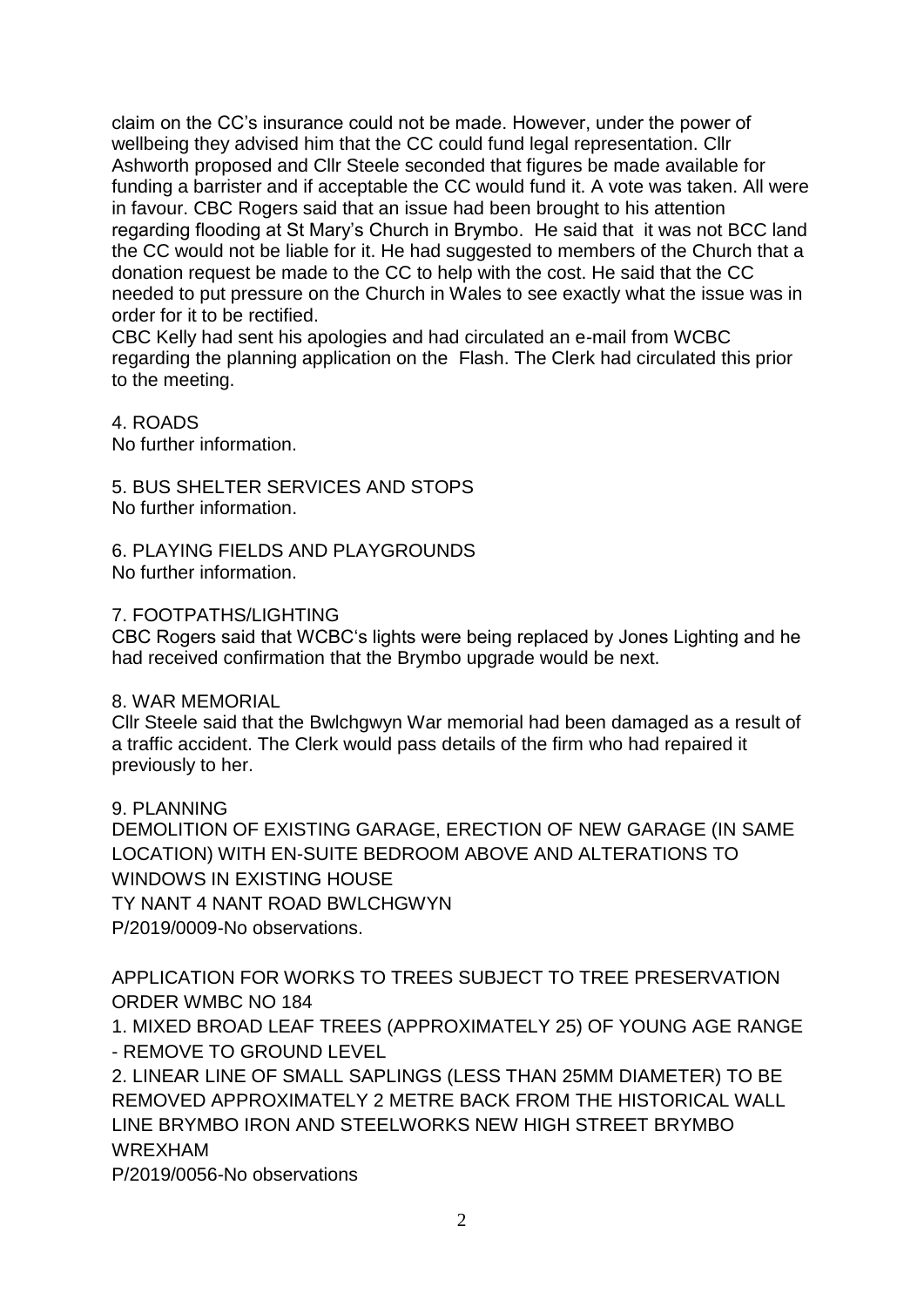ERECTION OF CONSERVATORY EXTENSION 6 FFYNNON Y CEIRW BRYMBO ROAD BWLCHGWYN P/2019/0073-No observations.

# ERECTION OF 2.5 STOREY DWELLING AND NEW ACCESS FROM QUEENS ROAD LAND OFF QUEENS ROAD BRYMBO P/2019/0090- No observations

# 10. BVHA

The meeting scheduled for January had been cancelled by WCBC. The Clerk said that she was still waiting for written confirmation from WCBC regarding ownership of the building and clarification of why the CC would be responsible for funding all legal expenses (as had been requested by the CC's legal team). Papers had been removed from Cambrian House and members agreed that they should be looked through by a number of Councillors to see if there was any documentation regarding the planning application. The Clerk would e-mail Cllr Shone to arrange for the documents to be collected and advise Councillors when they could be looked at.

#### 11. TANYFRON VACANCY

One letter of interest had been received for the vacancy. The Clerk read it out to members. Cllr Bassford- Barton proposed and Cllr Mathews seconded that the Clerk write to Niall Plevin-Kelly to confirm his co-option onto the CC.A vote was taken. The motion was carried.

#### 12. CONTAINER (YOUTH PROVISION)

WCBC had confirmed that they would contribute £5000.00 towards a container for the Youth provision. Costings for a larger container had been brought to the meeting by CBC Rogers as had been requested at the last meeting. There were 2 options available.

Option 1:

Used 20x28 bespoke container conversion fitted with UPVC patio door. 900 mm x 900 mm UPVC tilt & turn side window. Anti-vandal steel shutter. Steel security side personnel door. Polyfloor vinyl flooring. Insulated and lined with white 8mm melamine wipe able white board with UPVC trims and joints. 2400mm kitchen worktop fitted with 1000mm whiter double door base unit and 1000mm above sink cupboard. Stainless steel sink and drainer and 3kw water heater and plumbing. 2x2kw convector heaters, 2 led strip lights. 3 double sockets and 1 light switch. Prepare & repainted externally. Cost 9120.00 Inc. of VAT. Option 2:

Used30x8 bespoke container conversion fitted with UPVC patio door. 900 mm x 900 mm UPVC tilt & turn side window. Ant vandal steel shutter. Steel security side personnel door. Polyfloor vinyl flooring. Insulated and lined with white 8mm melamine wipe able white board with UPVC trims and joints. 2400mm kitchen worktop fitted with 1000mm white double door base unit and 1000mm above sink cupboard. Stainless steel sink and drainer and 3kw water heater and plumbing. 2x2kw convector heaters, 2 led strip lights. 3 double sockets and 1 light switch. Prepare & repainted externally. Cost 9120.00 Inc of VAT. Cost £11820.00 Inc of VAT.